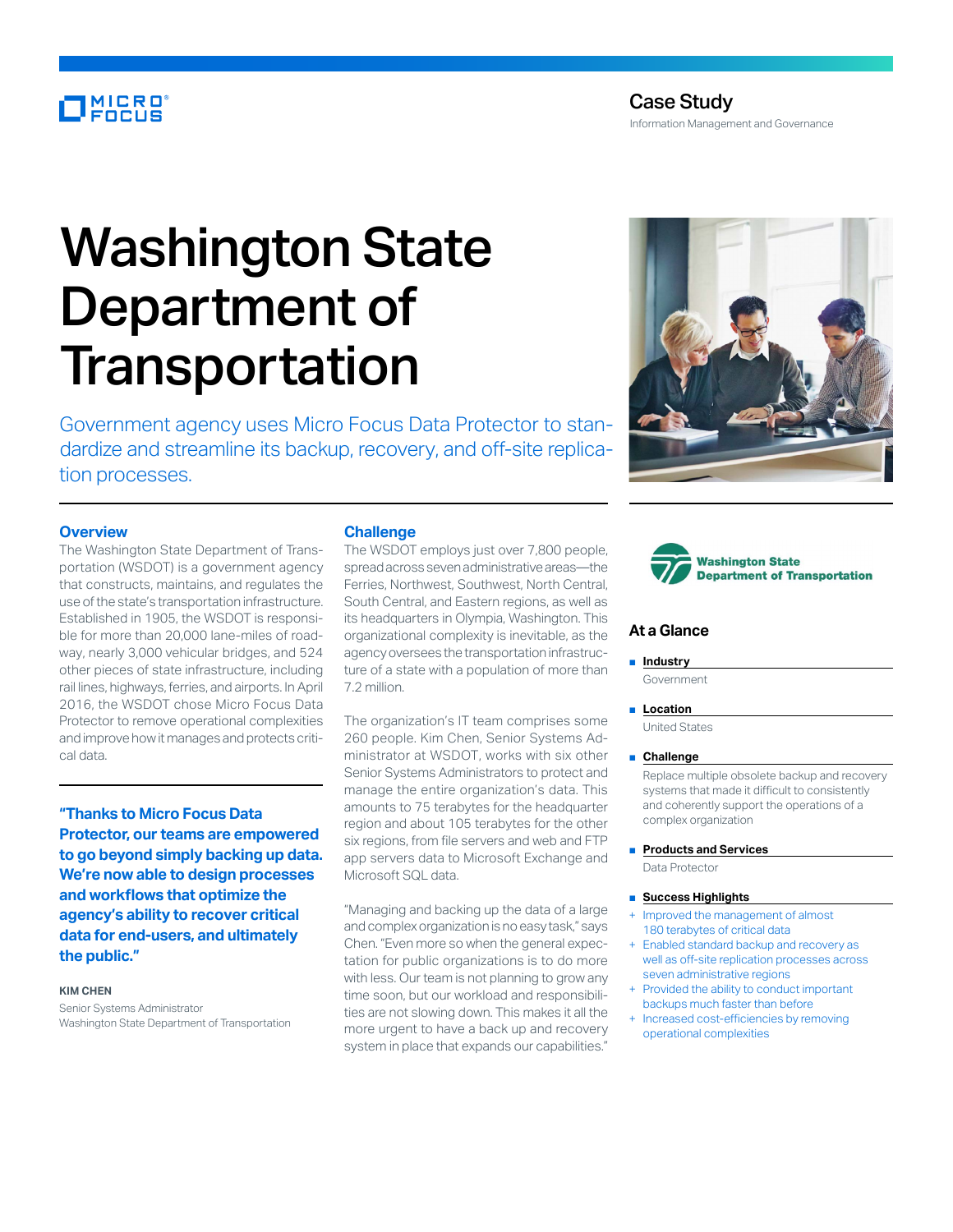# Centralizing Data Management to Enhance Performance

In August 2015, the backup systems that the WSDOT had been using for several years were no longer suitable for the agency. At the same time, the lifecycle replacement of hardware was overdue, making it extremely urgent for Chen and his colleagues to replace both software and hardware to preserve the integrity of the agency's data.

"To complicate matters, each administrative region was using different backup solutions," says Chen. "There were no common systems to manage the data, nor standardized processes to back it up."

There was a clear need for the WSDOT to implement an enterprise solution that would ensure a coherent backup process for the entire organization. This would also provide an opportunity to combine hardware and software into a full solution that would allow the team to better manage data, increase backup efficiencies, and improve overall performance.

# **Solution**

From September 2015 to January 2016, Chen led a core team of six other Senior Systems Administrators and worked closely with Strategic Integrators, a long-time Micro Focus partner, to evaluate storage and backup solutions from Veeam, Symantec, Dell, and Micro Focus.

From a business standpoint, the solutions were evaluated in terms of affordability, reliability, and usability. They not only had to be easy to implement and manage, but also make a real difference to the organization's productivity. This included the ability to standardize data backup and management processes across the seven administrative regions, as well as improve human, financial, and operational efficiencies.

From an IT perspective, key requirements included compatibility with pre-existing and future agnostic systems; the ability to replicate sets of data from one site to another; and the ability for the organization to transition from tape to disk backups.

In April 2016, Chen and his team chose Micro Focus Data Protector for its ability to meet both business and IT requirements. It also acquired six HPE StoreOnce 5100 appliances of varying storage sizes, and two HPE StoreOnce 3540 appliances with three years of support.

# **Results**

Deployed in July 2016, the new backup and recovery system delivered on its promises. "Micro Focus Data Protector quickly exceeded my expectation," says Chen. "It was up and running after a short six-week migration process, and the benefits have been felt across the agency."

# Improving Performance

In the year since its implementation, Micro Focus Data Protector's centralized backup management has significantly improved overall performance and efficiency. "Before Micro Focus Data Protector, a lot of my time and energy was taken up by slow, inefficient, and manual workflows," says Chen. "Today, the number of strenuous, time-consuming manual tasks has been reduced. I can make backups much faster than before, and without worrying about data integrity."

Productivity has also increased thanks to features that improve day-to-day project management tasks within teams and between administrative regions.

"Micro Focus Data Protector makes it easy to set up different backup and object copy jobs, check up on tasks, and create detailed job reports," says Chen. "The old system needed to be checked daily, but the new system works great. I now check it once a week, and I receive daily reports on completed and failed jobs. This has increased the time I'm able to devote to more pressing or valuable tasks, such as communicating and coordinating with IT leads from other administrative regions and working on upcoming projects."

# Reducing Costs

Cost-effectiveness is another key benefit. As a public organization, the WSDOT is expected to stretch its IT resources, making it essential to effectively accomplish more with less.

"Micro Focus' capacity pricing model was the most competitive of the bunch," says Chen. "This is true for the initial acquisition and implementation costs, but also for the long-term costs of ownership. Combined with the absence of additional charges when replicating data, the capacity licensing model has given us more control over our budget and resources both today and as we move forward."

Cost reductions are also expected to be felt in future system expansions. "The agency isn't foreseeing any changes to a system that now works great" says Chen. "But the fact that it seamlessly integrates with our current components means it'd be a solid foundation on which to build future iterations."

# Expanding Capabilities

These improvements have allowed the WSDOT to fulfil its obligations without worrying about its technical or operational capabilities. "Speed is the major advantage I've observed this past year," says Chen. "Backup and deduplication are very fast processes, allowing me to do full weekly backups and daily incremental backups of our headquarter's data." "Using a single, integrated solution to protect both physical and virtual environments has been a major advantage. The synergy and inter-operability of our system puts us in a stronger position to face any potential challenges coming our way."